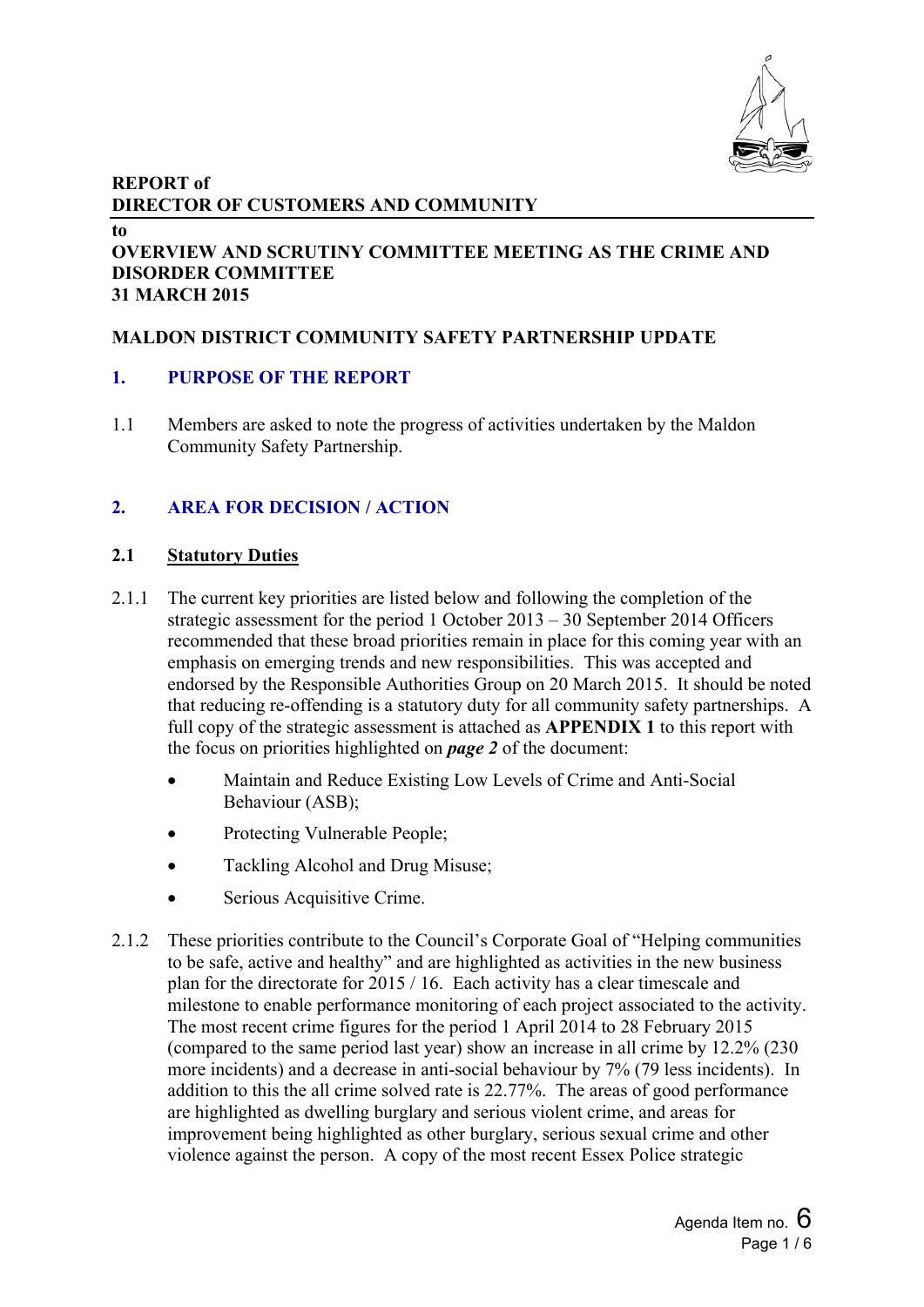management performance data is attached as **APPENDIX 2**. It should be noted that Maldon remains one of the safest districts in the county.

- 2.1.3 The partnership continues to carry out public consultation at a number of community events and attendance at action groups (i.e. Neighbourhood Watch, Neighbourhood Meetings, Crimestoppers and events) to measure the fear of crime and crime concerns. A new website survey is being conducted to measure crime concerns. The current response show the highest crime concern for those responding as *speeding* and *anti-social behaviour* with a majority of responders feeling very safe in the community which they live. The launch of the Essex Community Messaging on 1 October 2014, a joint venture between Essex Police, the OPCC and Neighbourhood Watch will ensure improved community engagement and awareness and at the time of writing has over 4,000 members across Essex. The team has delivered a series of awareness events focussing on vehicle and other community safety issues. It has recently distributed a number of information leaflets to combat shed burglaries entitled "Left on the Latch". Team members ensure that they have knowledge which is current and have also attended training on ASB, Professional Curiosity, Domestic Abuse, Hate Crime, Child Internet Safety, New Psychoactive Substances (Legal Highs), Child Sexual Exploitation, Modern Day Slavery and Safeguarding.
- 2.1.4 A copy of the Police and Crime Plan is currently available and can be viewed on the Police and Crime Commissioner (PCC) website at: [www.essex.pcc.police.uk.](file:///C:/Users/tcctv/AppData/Local/Microsoft/Windows/Temporary%20Internet%20Files/Content.Outlook/AppData/Local/Microsoft/Windows/Temporary%20Internet%20Files/Content.Outlook/AppData/Local/Microsoft/Windows/Temporary%20Internet%20Files/Content.Outlook/0Q2VF7G8/www.essex.pcc.police.uk) Once the Board has endorsed the priorities for 2015 / 16 they will be sent to the Office of the Police and Crime Commissioner (OPCC) so that the PCC plan can be refreshed in line with local activities across Essex. The next programmed PCC public meeting in Maldon will be on **4 June 2015** (location to be confirmed). Maldon District Council continues to work closely with the OPCC on a number of strategic issues such as the Integrated Offender Management Review, Domestic Abuse and Youth Strategy. Core funding for 2015 / 16 has been confirmed and is based on a new formula which combines elements on an area's population (30%), level of deprivation (30%) and crime rate (40%). The level of contribution for 2015/16 will decrease by £1,765 to £14,235. Bidding criteria for the Community Safety Development Fund has also been circulated. There will also be a sum of £100,000 available across the county to tackle hidden harms.

#### **2.2 Victim-Offender-Location**

2.2.1 The sub groups of the partnership continue to meet on a regular basis and work streams for each individual group are effectively impacting on various areas of community safety. There is a natural cross cutting of projects across the respective groups which allow partners to feed into actions where appropriate. Team members regularly attend police tasking on a fortnightly basis and are provided with Tactical Assessment prior to attendance to ensure that the partnership remains responsive to emerging crime trends such as monitoring of the Integrated Offender Management (IOM) cohort and prolific offenders.

#### **2.2.2 Victim**

2.2.2.1 The Victim sub group which is shared between Chelmsford and Maldon meets on a quarterly basis and monitors repeat and vulnerable victims of crime and anti-social behaviour and is chaired by the District Commander. This group has been reviewing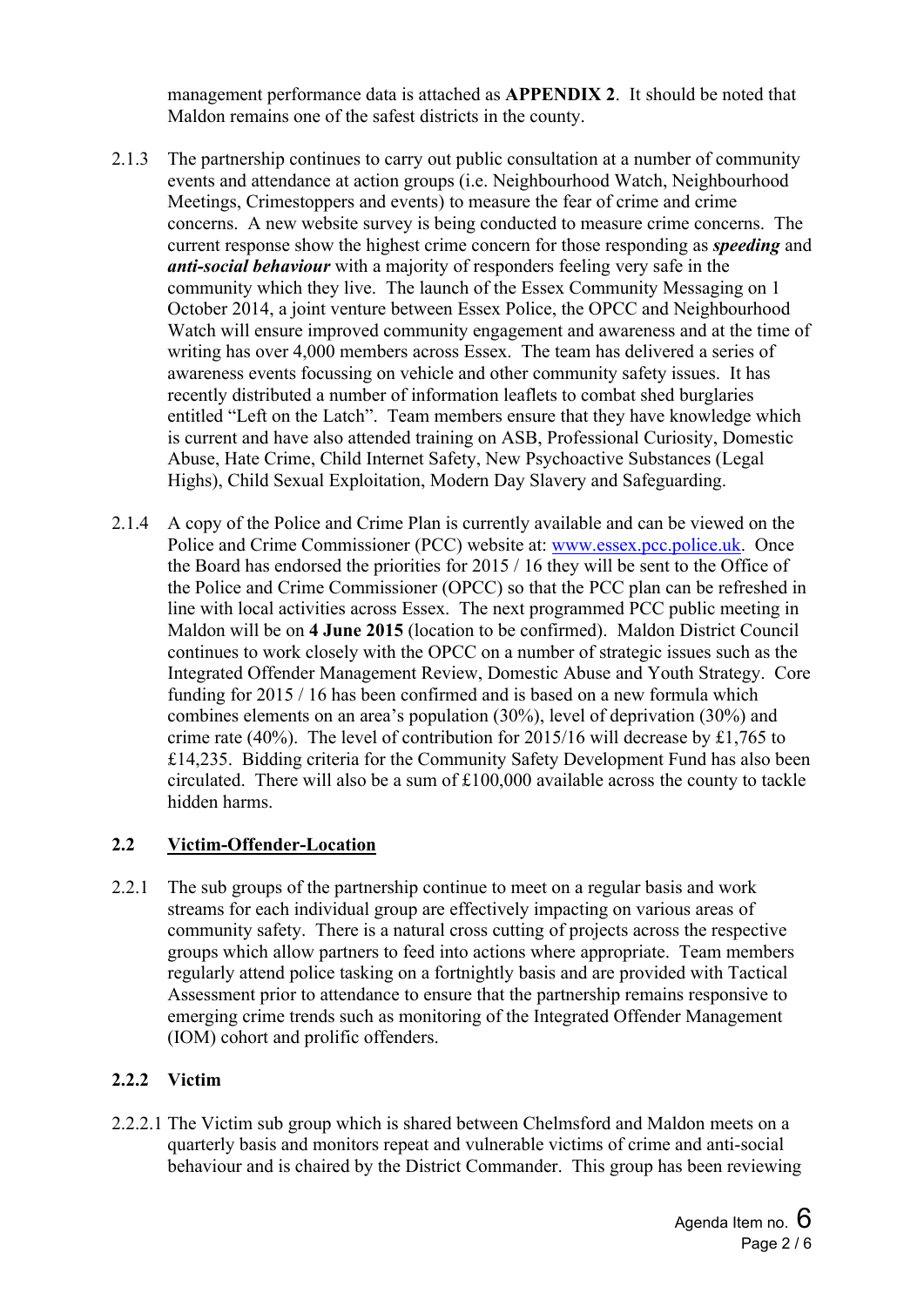complex anti-social behaviour cases to ensure that a joined up multi-agency response is used to support victims and target perpetrators. At the recent meeting held on 12 March 2015 sub group members agreed to look at the increase in "other violence against the person" in more detail to see what interventions could be put in place to tackle the rise in offences. They also received advice on Child Sexual Exploitation and Human Trafficking. The Keep Safe project is a good example of supporting people with learning disabilities. The project continues to be successful and is now running in Maldon, Chelmsford, Braintree, Witham, Halstead, Colchester, Brentwood, Rochford and Clacton, and aims to encourage businesses to support and help "keep safe" people with learning disabilities. There are currently 50 users signed up to the scheme in Maldon with 11 venues participating. Essex Keep Safe Day will be celebrated again this year on 19 June 2015 with a joint day of awareness around the County. Users can now sign up on-line on the Maldon District Council website. The Keep Safe project continues to attract members with the Maldon Pioneers playing a key role in recruiting from the community. Team members will be attending the Dementia Café on a regular basis to attract more members to register on the scheme.

## **2.2.3 Offender**

2.2.3.1 An Officer now attends the bi-monthly Local Area Group (LAG) meetings to ensure that the partnership can address any issues which require attention. A pilot drop-in is currently being run every Wednesday morning at the Open Road premises. An analysis of data which reflects the total cost of crime caused by previous offenders in the 12 months prior to joining IOM, whilst they were subject to IOM and in 12 months after leaving IOM has been calculated using Home Office figures*.* These figures indicate a 47% reduction in the value of offences during IOM and a 14% reduction after IOM for the shared Data Protection Act (DPA). The Community Safety Manager is the Safer Essex representative on the on-going countywide review of IOM which is being undertaken by a Grey Laughton Associates and is funded by the OPCC. Officers are currently working on a project to improve pedestrian underpasses in Maldon, Chelmsford, Great Baddow and South Woodham Ferrers which will involve members of the IOM cohort and youth offending teams.

# **2.2.4 Location**

- 2.2.4.1 The Location sub group which is chaired by the Inspector Chris Kilgallen meets quarterly basis and has a very active multi-agency attendance. It monitors a wide range of projects delivered by the partnership together with interventions and education. Projects for the forthcoming year include Crucial Crew, a Halloween safety event, Reality Roadshow, crime prevention workshops, drug misuse awareness, door step clubs and the underpass project named above. Existing initiatives such as Mayland Boxing Club, Seven Freerun and the Just Play football are monitored on a regular basis. The key work on alcohol continues through the Alcohol Structured Interventions contract for Mid-Essex which commenced on 1 July 2014. This has been commissioned by Essex County Council Public Health and will be delivered by Choices (Open Road and Essex Young People's Drug and Alcohol Service (EYPDAS)) over a five year period with a contract value of £231,000 per annum.
- 2.2.4.2 The Location sub group has overseen the installation of the King Street CCTV camera system. At the request of Members a private viewing was arranged on 20 March 2015 in order for them to be satisfied that the system installed was fit for purpose.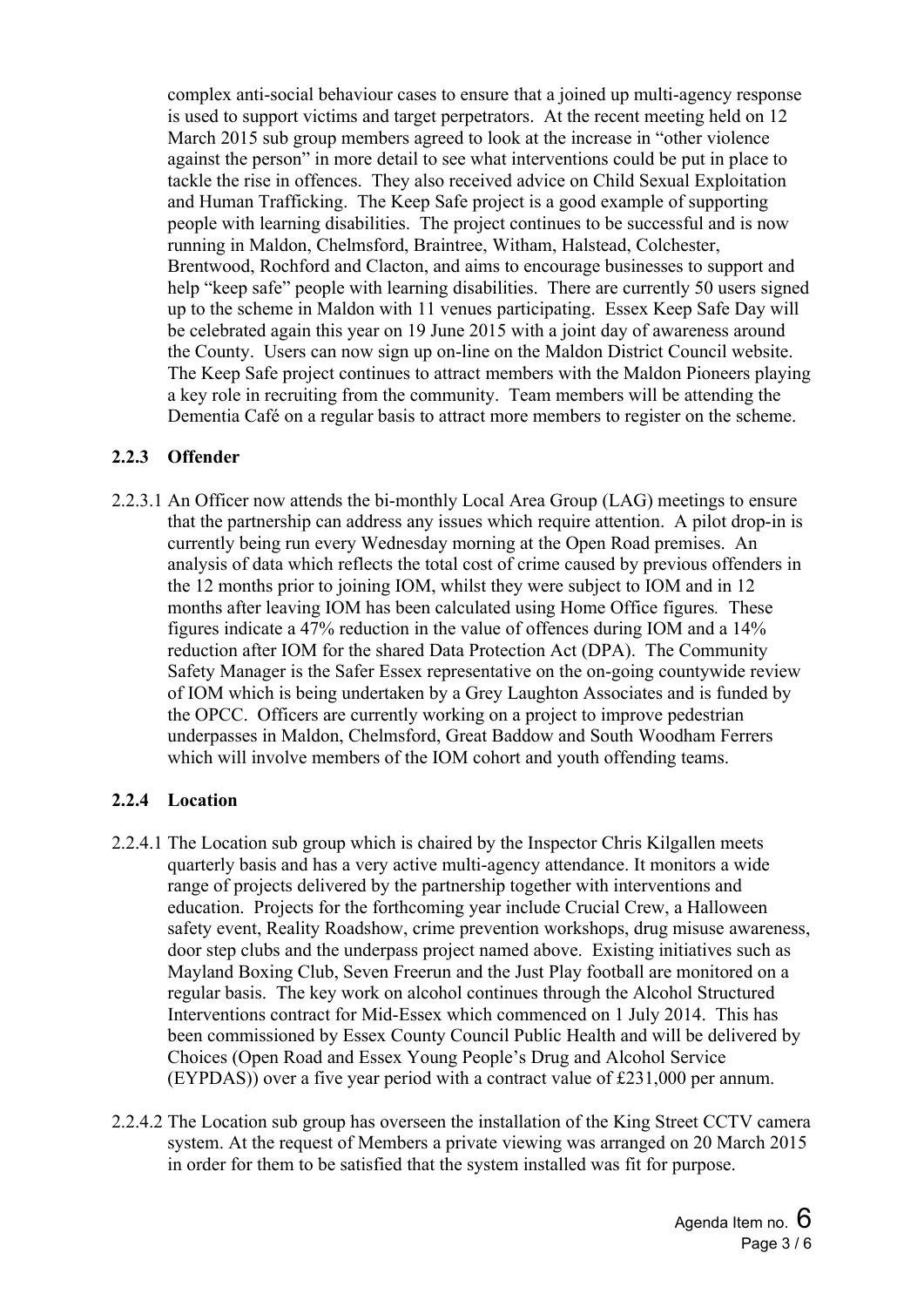Councillors Cussen, Thompson, Fluker, Bass and Savage attended the viewing session and were happy with the performance of the camera and the recorded images which were being obtained. It was agreed that the camera would be subject to an annual privacy impact assessment in accordance with the recommendations of the Information Commissioners Office CCTV Code of Practice 2014.

## **2.3 Anti-Social Behaviour, Crime and Policing Act 2014**

- 2.3.1 Tackling anti-social behaviour is a key priority of the partnership and an area where this has been continued success in reducing incidents and supporting victims. The ASB Coordinator deals with each report on a case by case basis and facilitates multiagency responses where appropriate. The Officer attends the Location sub group to monitor hot spots and the Victim sub group to provide a multi-agency response to complex cases. The officer also arranges a quarterly MAG (Maldon Action Group) and BAG meeting (Burnham-on-Crouch Action Groups) to ensure that a problem solving approach is adopted for dealing with issues. Effective case management is recorded on the Council's Uniform database. The performance of the function is reported to the Responsible Authorities Group on a quarterly basis. The report highlights ongoing cases in terms of numbers and types, ASBOs, Acceptable Behaviour Contracts (ABCs), mediation, nuisance letters plus any complex cases of note. At the time of writing there are currently eight active cases with four ongoing ABCs. The role requires a good working relationship with housing, environmental enforcement, registered social landlords, neighbourhood policing teams and the Council's ranger service.
- 2.3.2 The Anti-Social Behaviour, Crime and Policing Act 2014 became effective on 20 October 2014 and introduced simpler, more effective powers to tackle anti-social behaviour that provide better protection for victims and communities. Officers have been attending regular training sessions on the new legislation and bespoke training for staff was arranged and delivered by the Community Safety Partnership (CSP) Academy on 5 December 2014 and 30 January 2015. Officers have worked with Essex Police to design a new format for Community Protection Notices and attended a session to develop a pan Essex approach to enforcement on 8 December 2014. A further pan Essex meeting has been arranged to ensure that a consistent approach is used throughout Essex. The final part of this legislation, the Civil Injunction, will come into force on 23 March 2015. Officers are currently looking at using these new powers for a number of on-going issues. Delegated authority to use these full powers will be requested at Community Services Committee on 14 April 2015.

# **2.4 Current Projects**

# **2.4.1 Door step clubs**

- Heybridge due to dwindling numbers and concern of the age range of participants the partnership group decided to postpone the club until the spring. The partnership group decided to organise an event to re-launch the Heybridge Club with a community event at Plantation Hall, 11 April 2015. Essex Boys and Girls Clubs (EBGCs), Team Traceur and the YMCA will all be in attendance to attract young people to the event.
- Southminster has continued to run since May 2014 and numbers are between 10 - 20 attendees, ages  $15 - 17$  years which is our ideal target age group. However, volunteers are needed to ensure sustainability.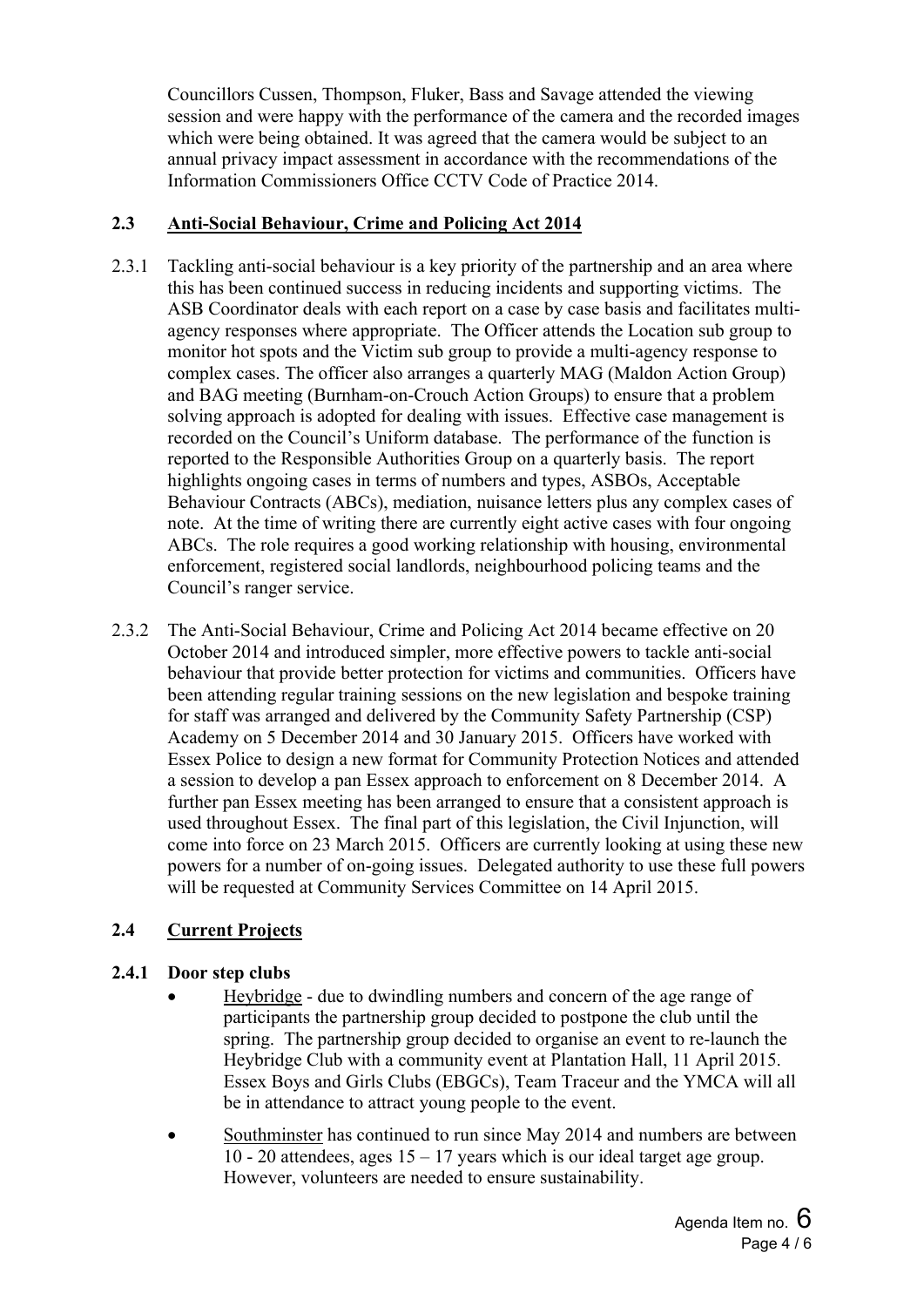## **2.4.2 Underpass project**

 Method statement to clean and re-paint the underpass at the A414 Mill Lane underpass has been submitted to Essex Highways. Community Safety Officer is currently working on feedback. Bid to the Police and Crime Commissioner will be submitted shortly. Local schools and YOTs have been informed of this project and will participate.

#### **2.4.3 Cut it out campaign**

 The partnership hosted a launch event at Feathers Hair Salon in Maldon High Street, which raised funds for Safer Places as well as providing awareness regarding domestic abuse. The next step is to contact all hair salons in the district and offer basic awareness training on domestic abuse, delivered by Safer Places.

## **2.4.4 Crucial Crew**

 An educational event for all year six students will take place in September 2015 at the Stow Maries Aerodrome Centre. Sets will include park Safety, internet and chat room safety, alcohol awareness, fire safety, road safety, emergency planning, anti-bullying and CPR.

# **3. IMPACT ON CORPORATE GOALS**

3.1 These priorities contribute to the Council's Corporate Goal of "Helping communities to be safe, active and healthy" and are highlighted as activities in the new business plan for the directorate for 2015 / 16.

# **4. IMPLICATIONS**

- (i) **Impact on Customers** Helping communities to be safe, active and healthy.
- (ii) **Impact on Equalities** None.
- (iii) **Impact on Risk** None.
- (iv) **Impact on Resources (financial)** ASB Coordinator role now fully funded by Maldon District Council. Additional revenue cost of £15,000 per annum for 2015 / 16 and following years.
- (v) **Impact on Resources (human)** As above.
- (vi) **Impact on the Environment** None.

# **5. CONCLUSIONS**

5.1 That Members note the progress on the delivery plan for 2014 / 15 has been good and the shared working arrangements between Maldon and Chelmsford continue to drive forward efficiency changes which are seen as good practice locally and nationally. Maldon CSP remains efficient and responsive to emerging issues and more